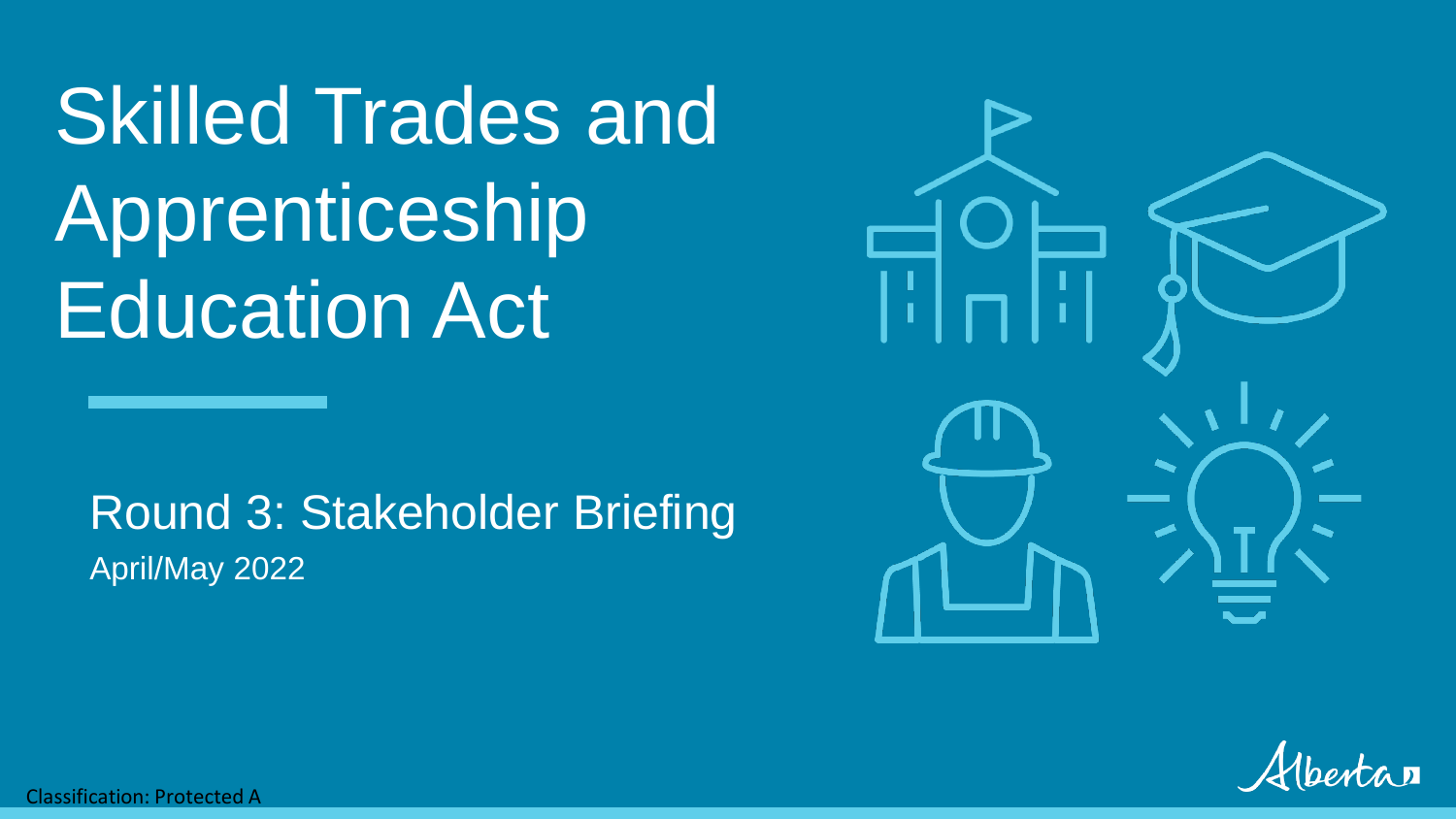## Agenda

- Employers and Sponsors
- Mentors and Mentorship
- Strengthening the Apprenticeship Education Program
- Advice to the ABST re: Industry Engagement
- Timeline
- Next steps

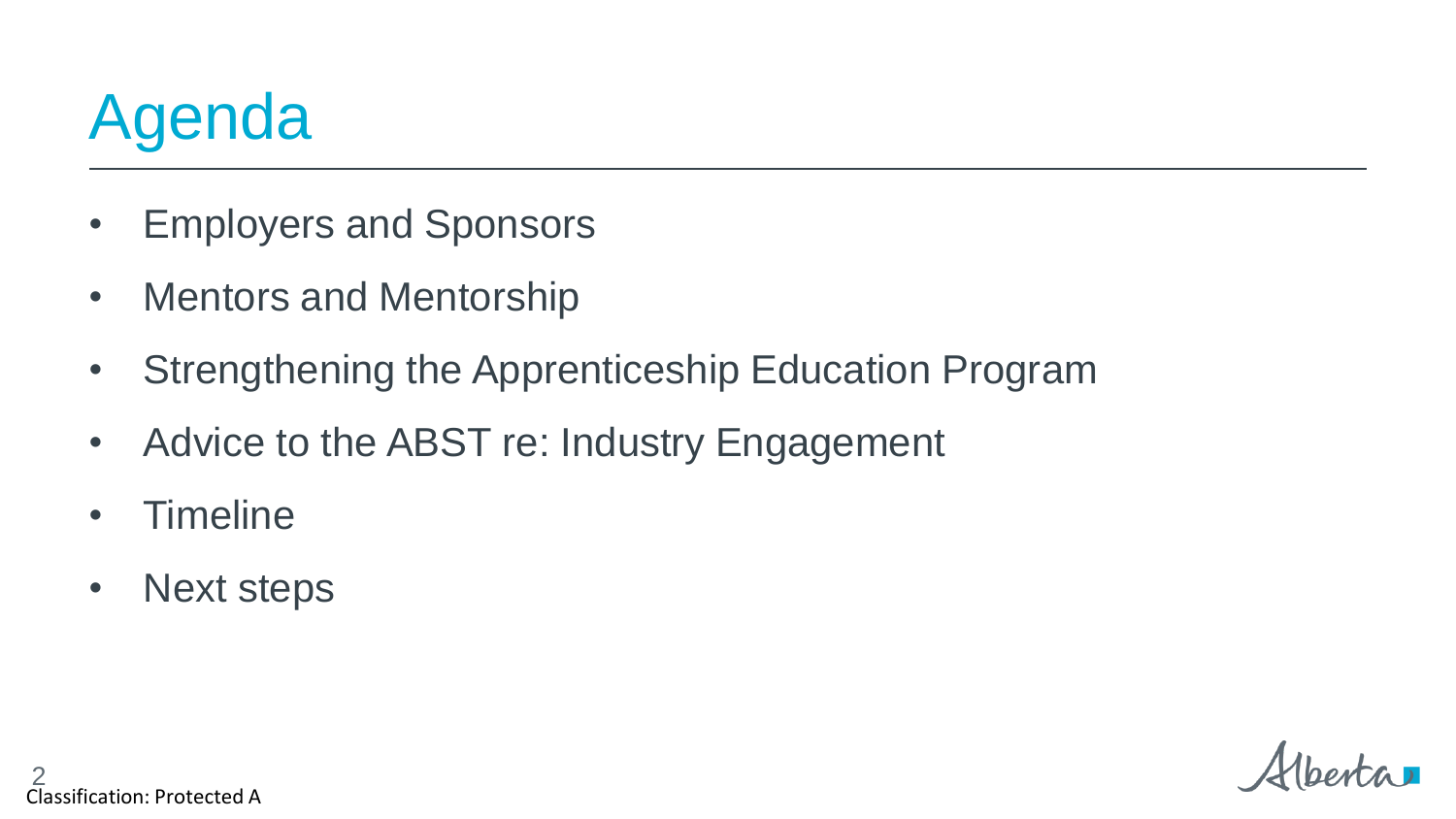## Sponsors – Who are Sponsors?

- Sponsors may include employers, consortia of employers, labour organizations, non-profit organizations and more
- Why change from language of employers?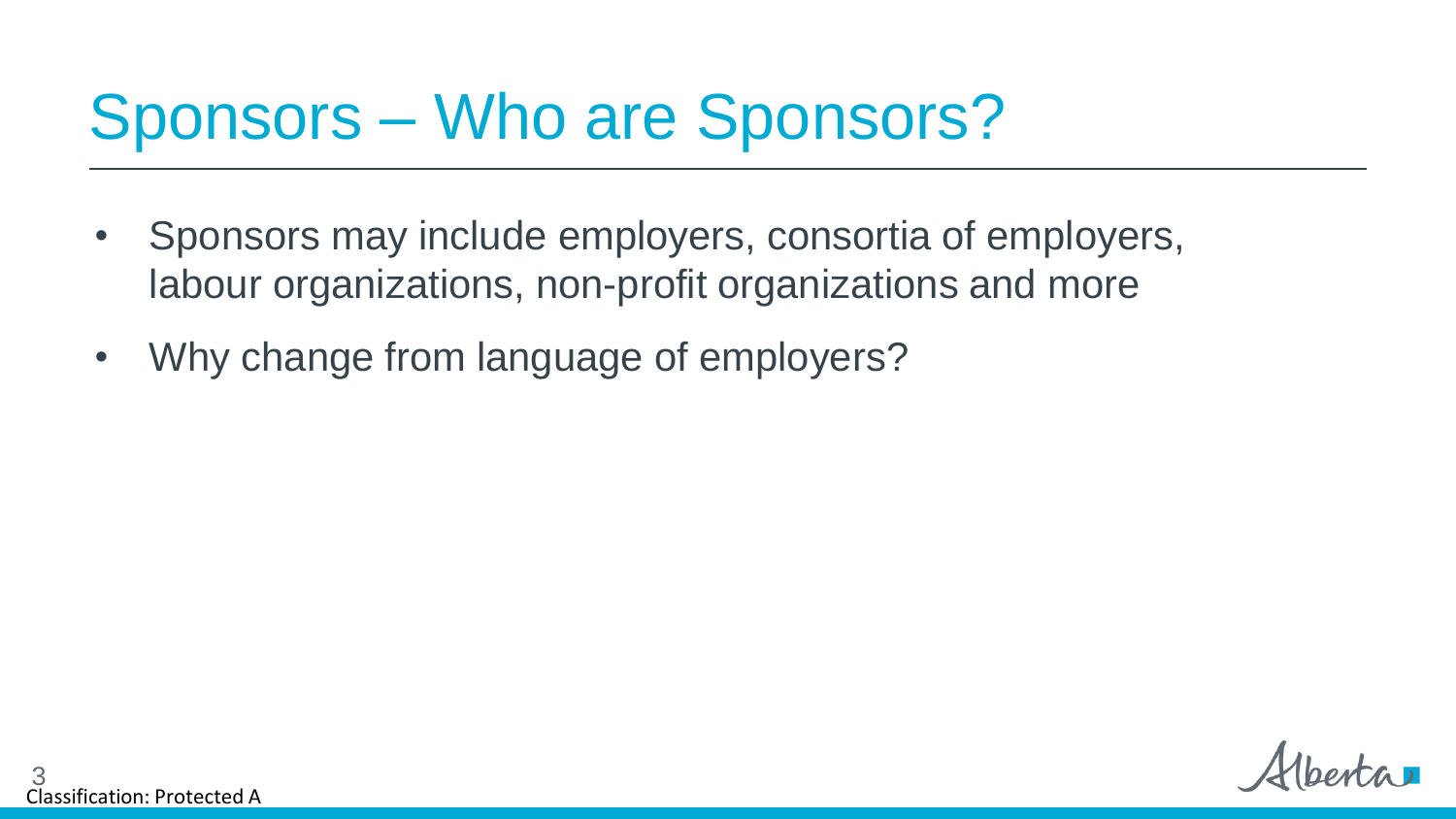## Sponsor Responsibilities

- Ensure apprentices receive on-the-job instruction through mentorship
- Ensure apprentices are paid
- Ensure mentor responsibilities are met, including ratios
- Encourage and enable progression and completion
- Maintain records of employment for apprentices
- Ensure forms, documents, and records of period completion are submitted to the Registrar

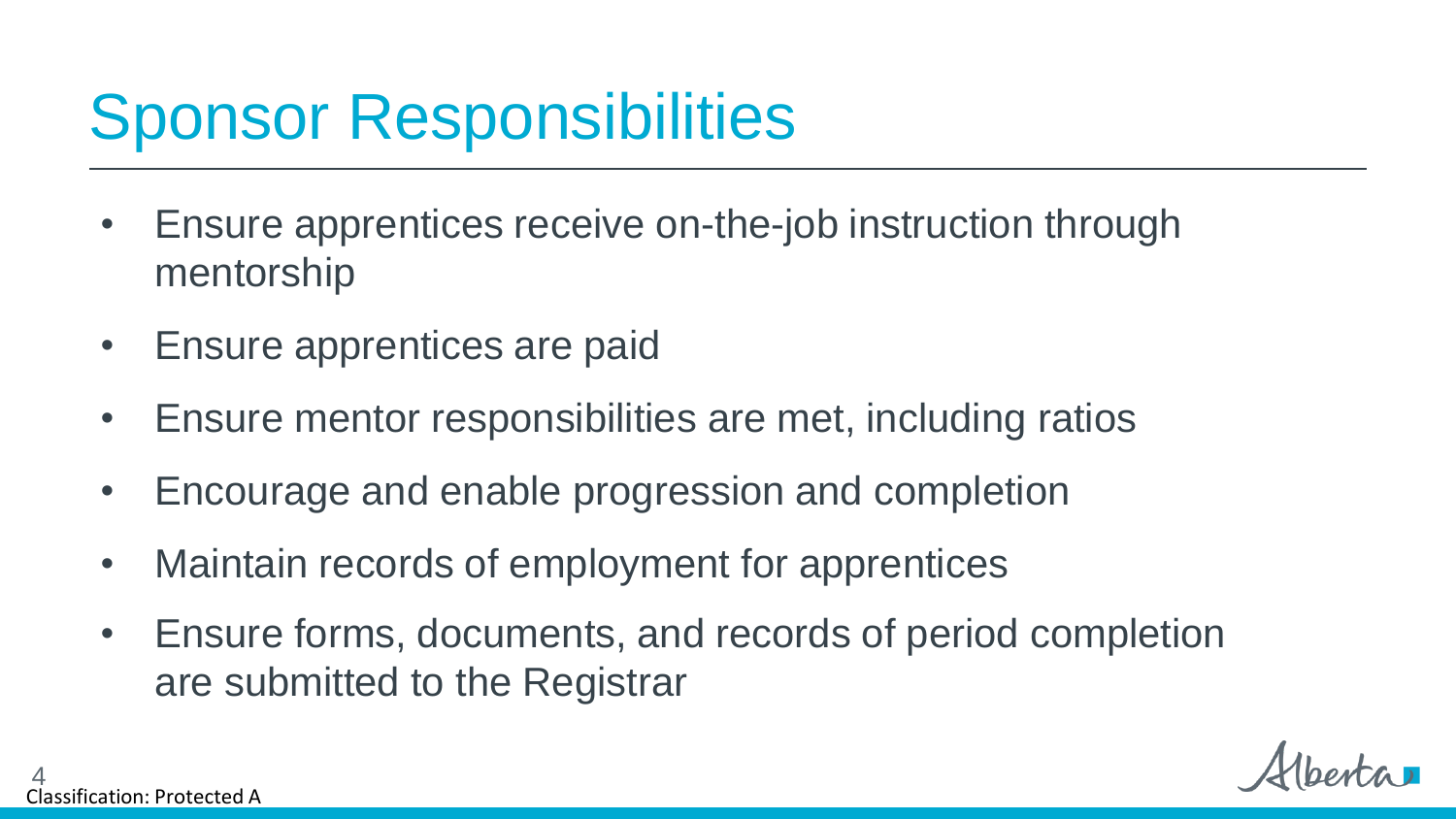#### Mentor Responsibilities

- Key responsibility to support apprentices with on-the-job education.
- Provide opportunities for apprentices to develop knowledge and skills.
- Assess apprentice competence and provide feedback.
- Provide a supportive learning environment that fosters continuous development.
- Incorporate knowledge and skills learned at school with on-thejob instruction.

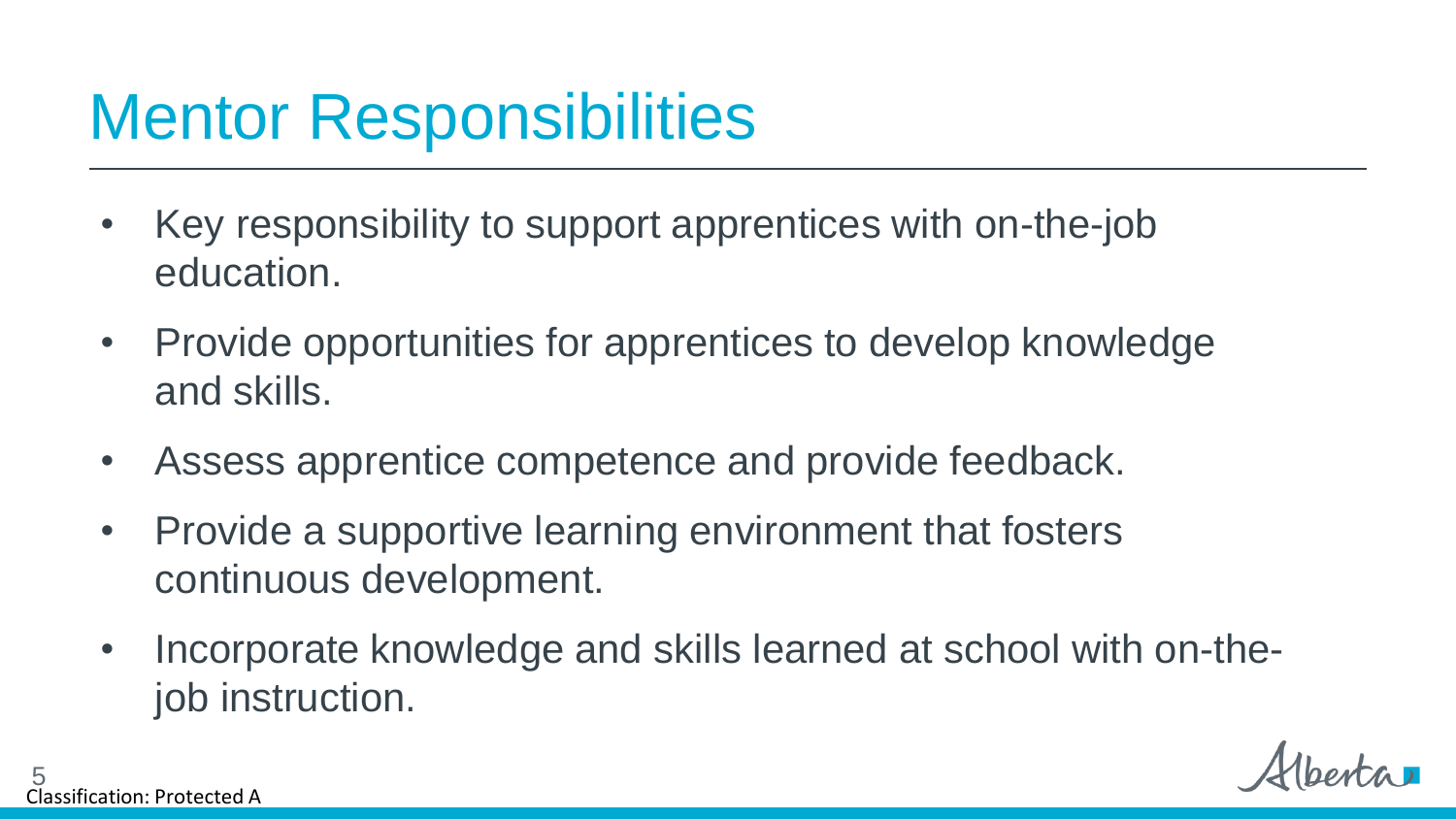# Program Oversight

AIT Officers will continue to have responsibilities for both compliance and education, including:

- Educating sponsors, mentors, and apprentices
- Ensuring responsibilities of sponsors and mentors are met
- Visiting work locations with active apprentices
- Addressing compliance concerns
- Supporting high schools and youth

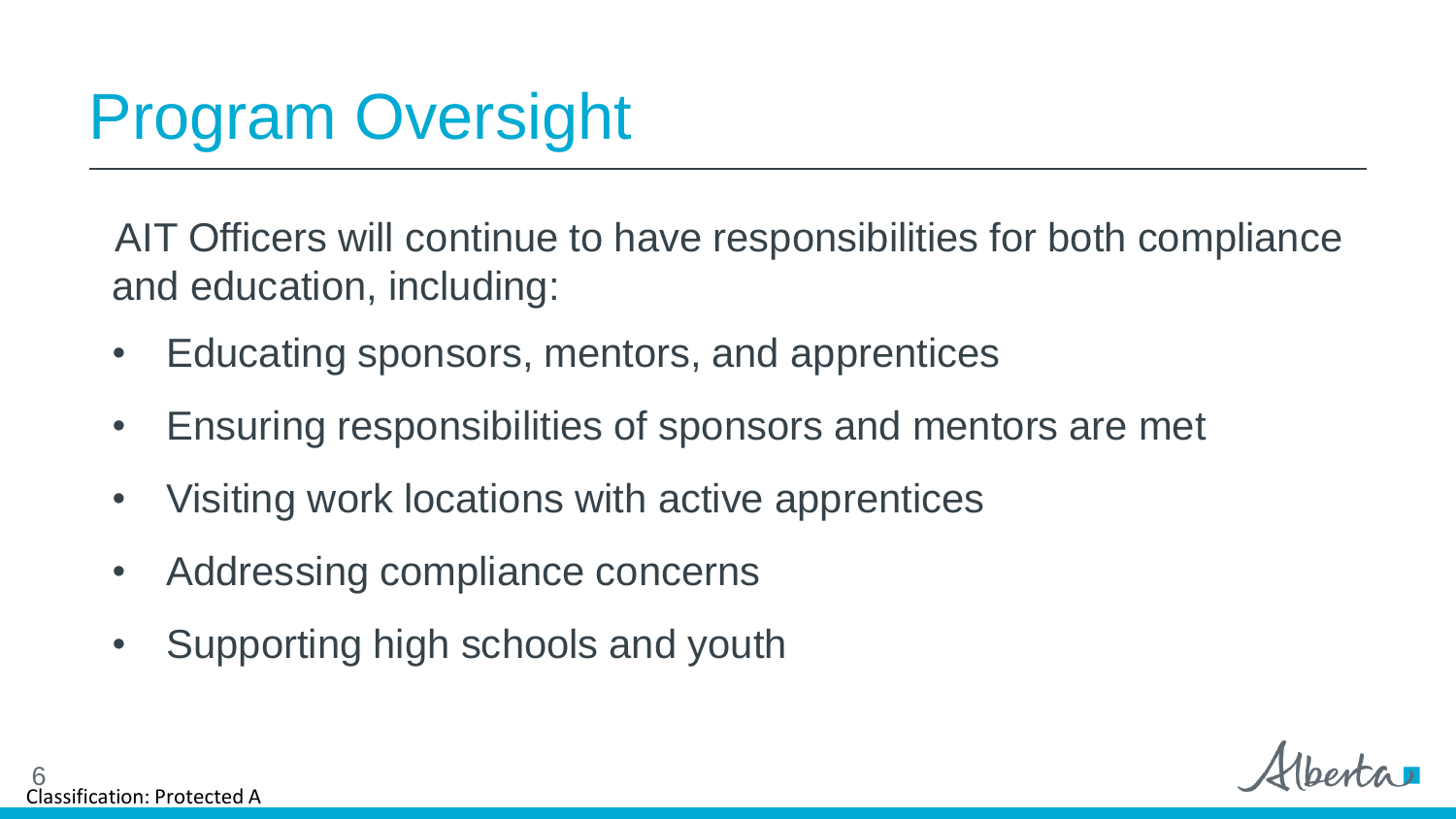# Strengthening the Apprenticeship Education Program (AEP)

- The current AEP standards will form the basis of what must be formally established under the STAE Act but also brings with it an opportunity for improvement, not just to the standards, it will lead to:
	- A move from just supervision to true mentorship
	- Further identification of barriers to progression and completion
- These are outcomes that align with a number of the recommendations of the Skills for Jobs Task Force.

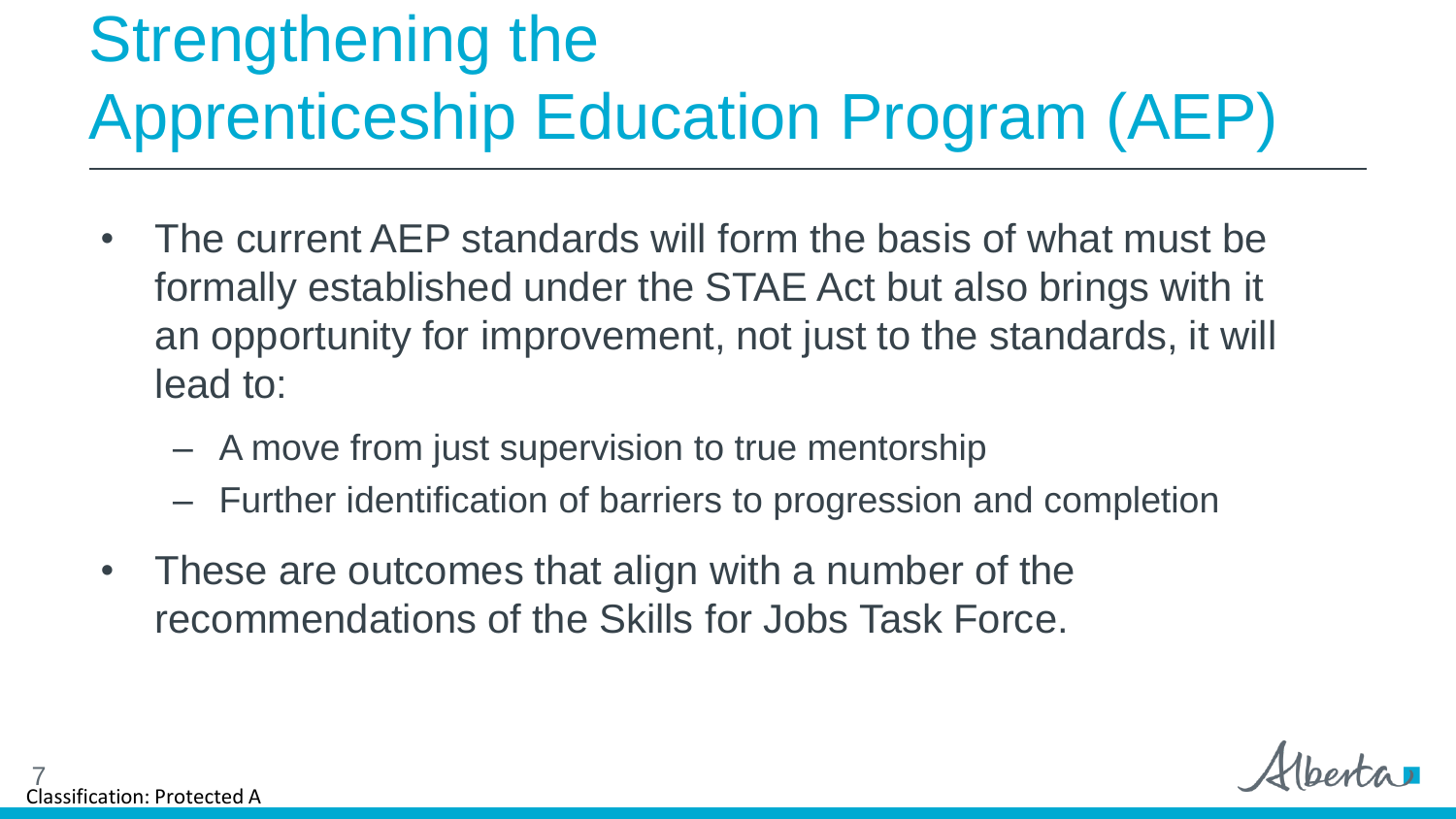

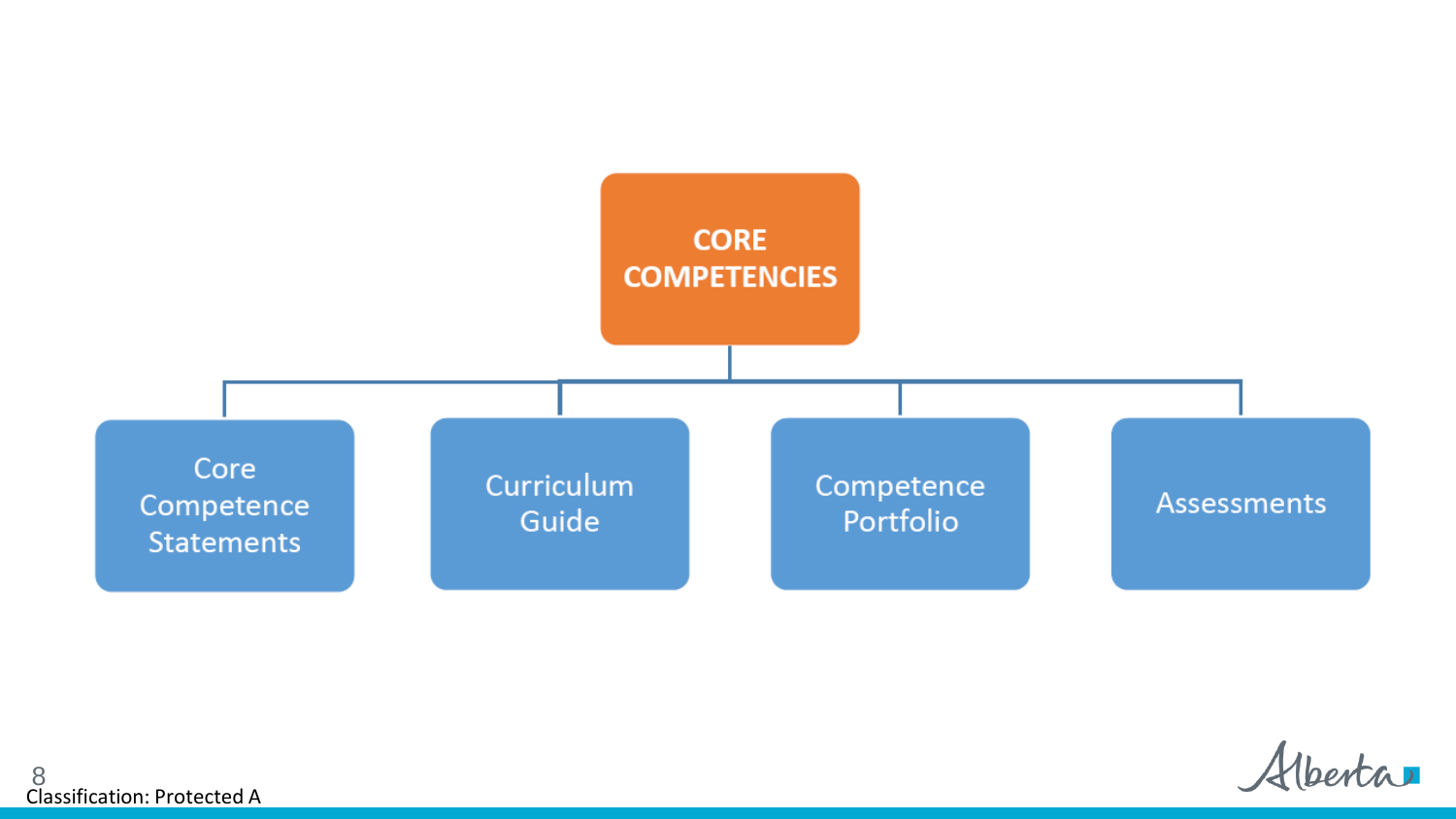## Strengthening the AEP – Industry Working Group

**Outcome:** To ensure that AEP standards are updated using best practices and increase the role of on-the-job learning in AEPs

- The industry group has a minimum target participation of 10–15 members.
- 5 current and engaged industry network members have already agreed to participate
- Target date for initial meeting is May 3rd.

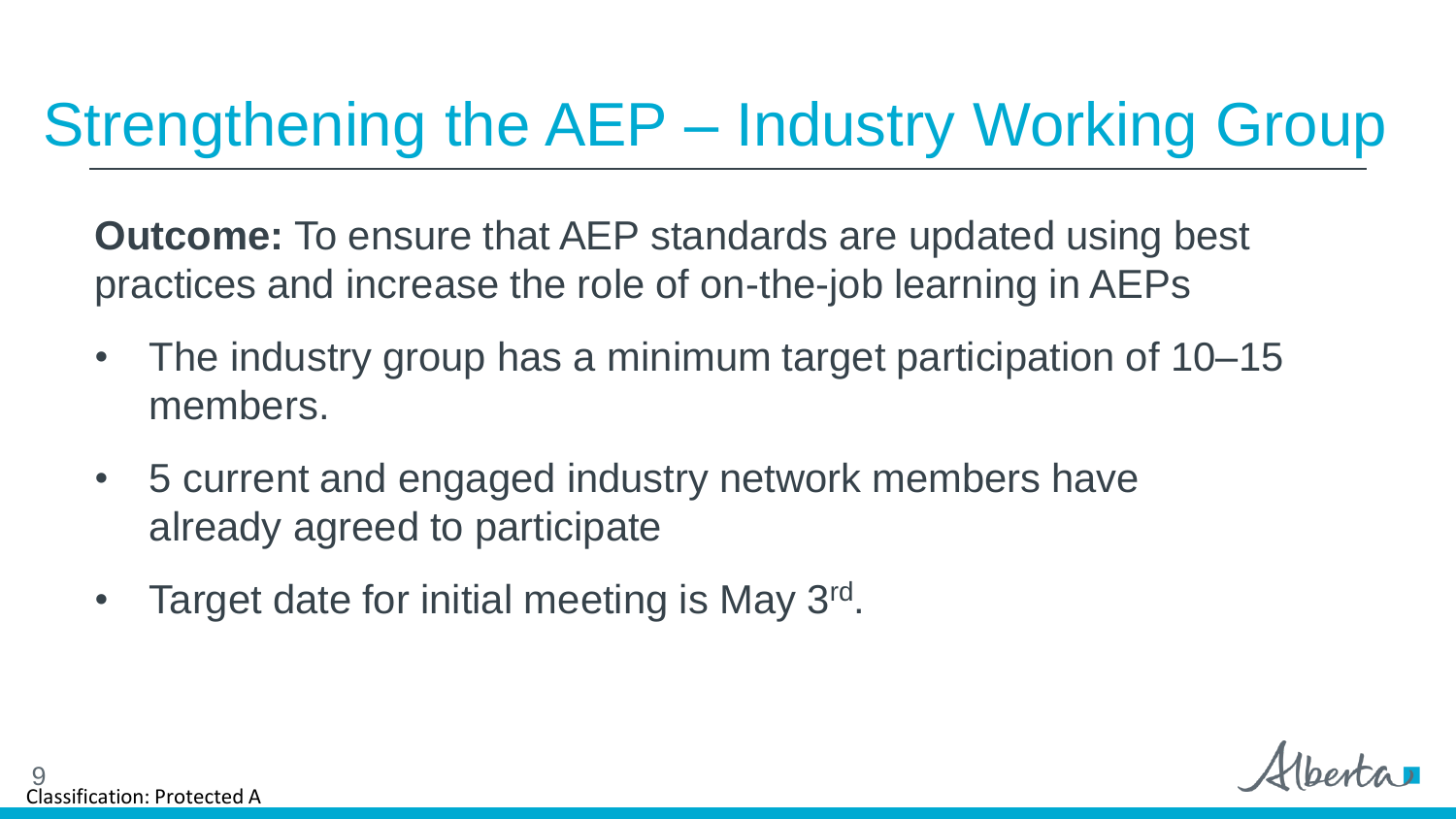# Strengthening the AEP – Preparatory Work

- AE solicited the input of curriculum development specialists.
- Bi-weekly meetings commenced Jan 2022.
- This engagement is targeted at developing a draft framework of the AEP program standards.
- The discussion for the development of the draft framework has not been trade specific.

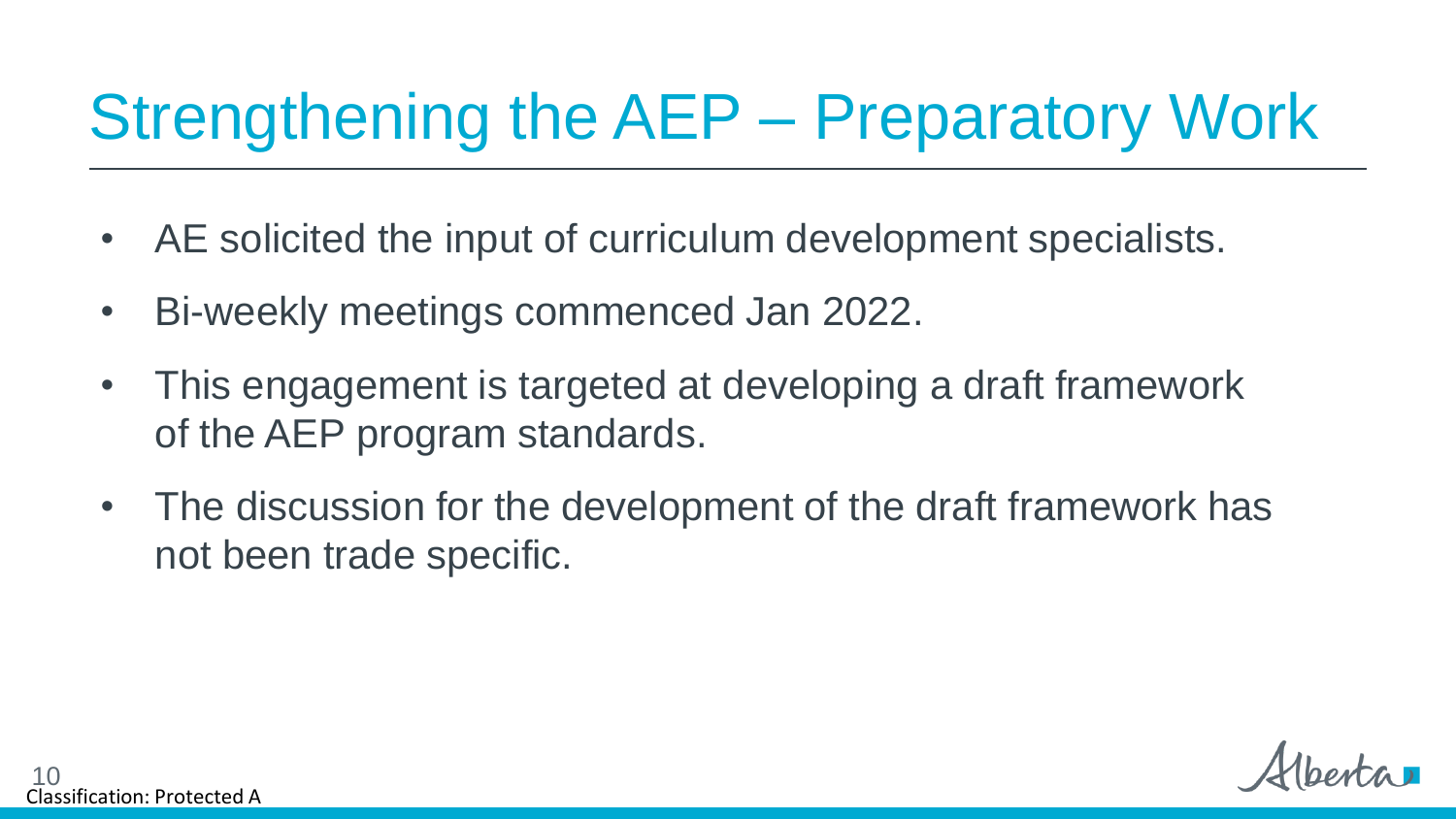# Strengthening the AEP – OTJ Pilot

- A limited pilot of the Competence Portfolio (updated Blue Book) with a target implementation date of September 2022.
- Pilot to include a sampling of small, medium, and large sized apprenticeship education programs.
- The department will seek the participation of supportive sponsors (TrailBlazers).
	- Entities (many will be employers) that have exhibited best practices and support within the current system and have a desire to participate.

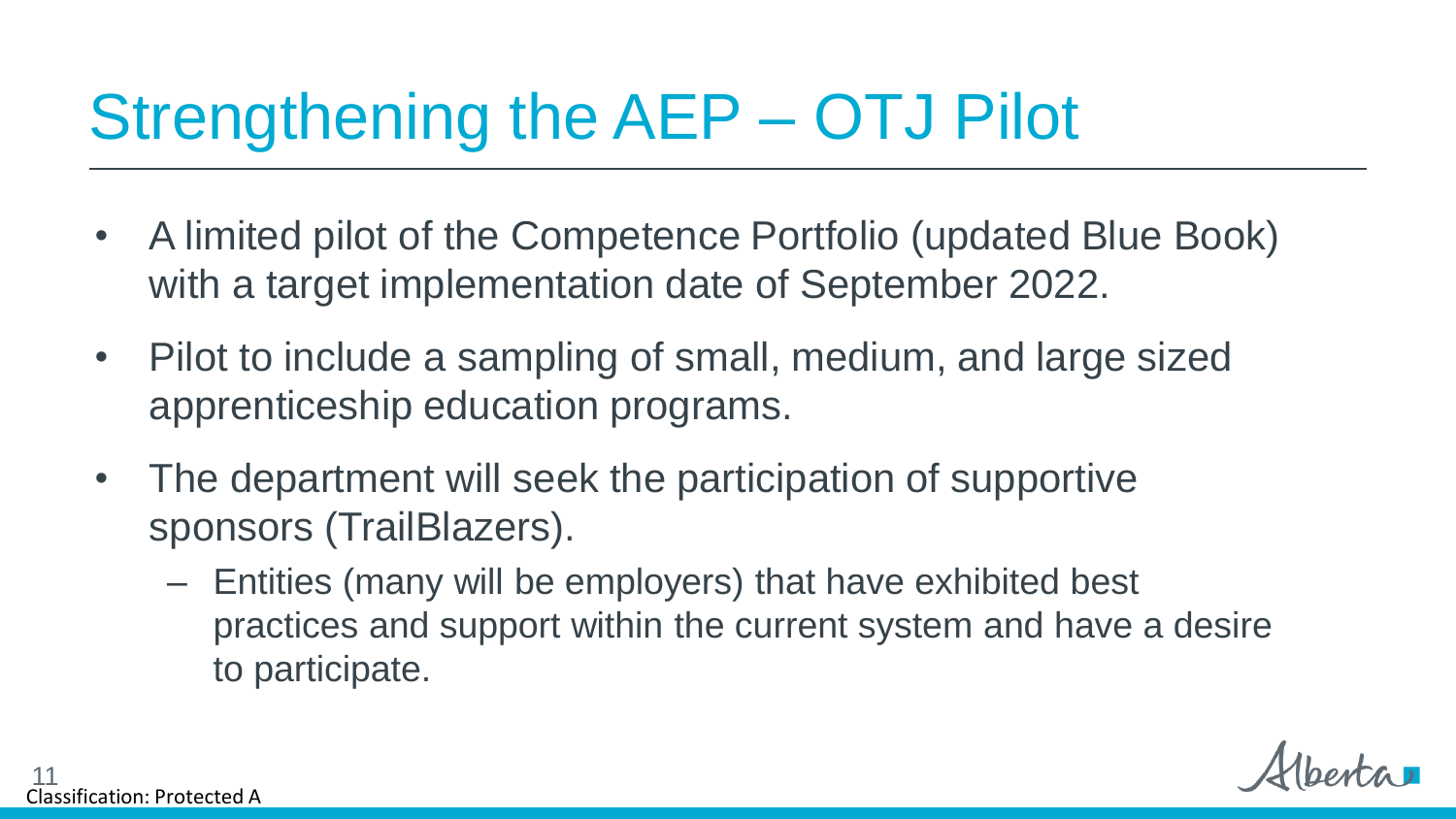#### Advice to the ABST

- When the Alberta Board of Skilled Trades (ABST) is appointed, one of its first responsibilities is to develop a Stakeholder Engagement Plan.
- AE has prepared a report to help the ABST develop its strategy.
	- The report provides background information on the existing industry network, a jurisdictional e-scan, committee options, a review of additional engagement tools, consideration of subcommittees and ad-hoc working groups, and advice from the **Ministry**

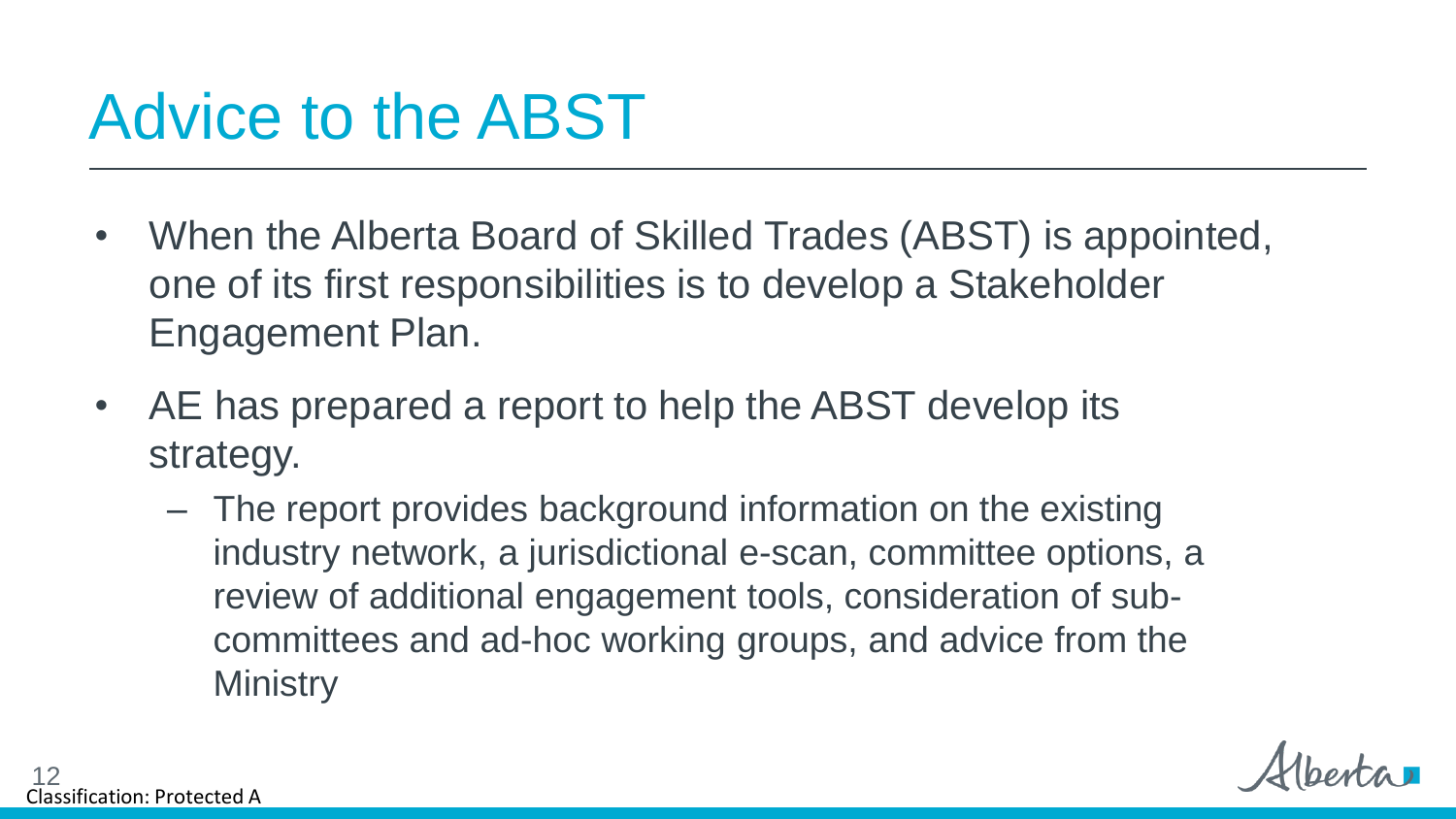#### Advice from AE

AE's stakeholder engagement report does not recommend a specific engagement strategy for the ABST, but it does offer some advice:

- Engage with stakeholders right away, potentially even consulting on the development of an engagement strategy.
- Plan for an iterative approach, meaning start with a strategy that seems appropriate and expect to review and amend at least annually.
- Seek efficiencies in deploying available resources.
- Include online and digital tools in the engagement strategy (e.g., Trades and Apprenticeship Community of Expertise).

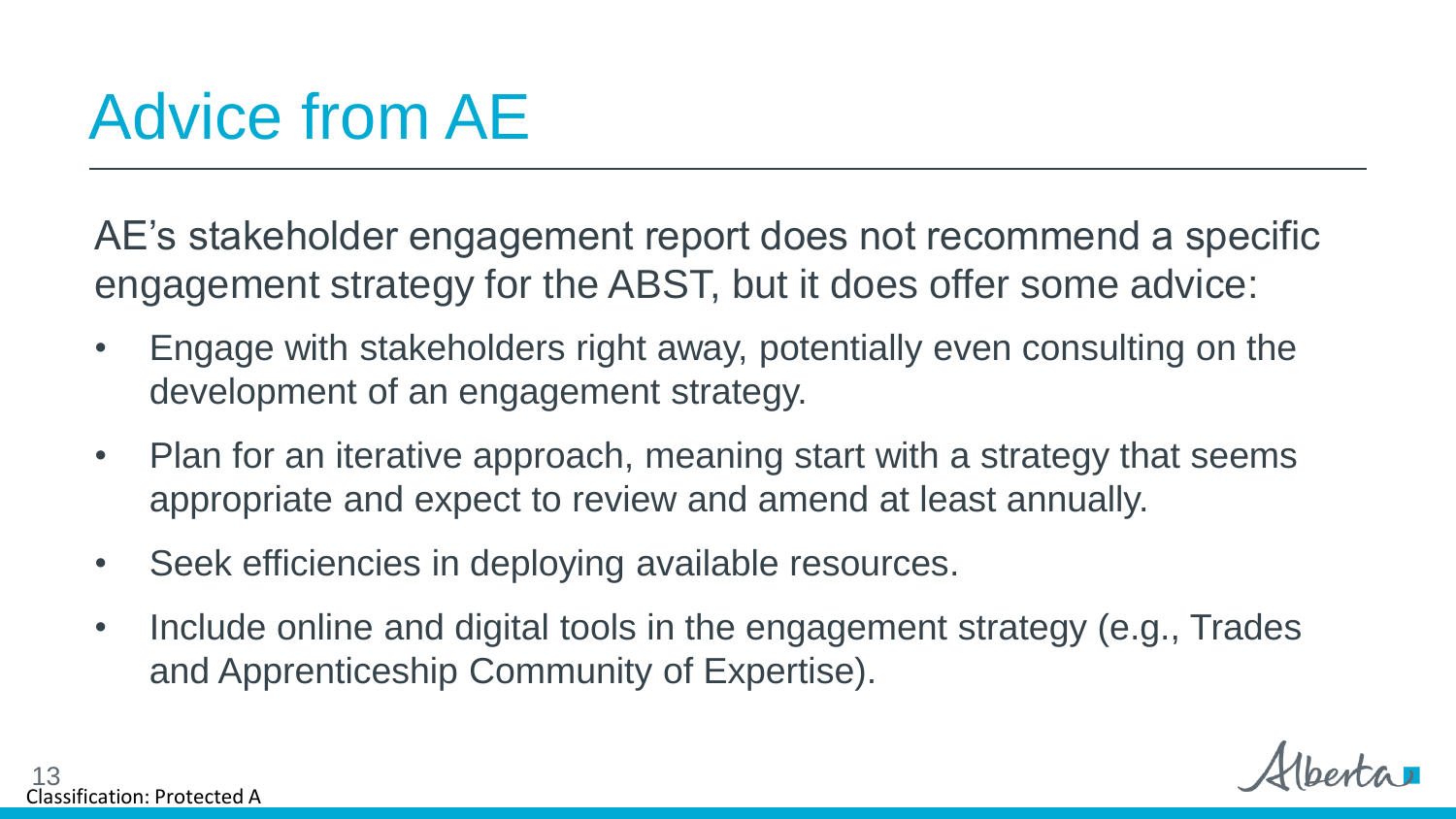# Advice from AE (cont'd)

The report also provides additional advice based on lessons learned:

- Committees are valuable forums for discussing issues and making recommendations, but most jurisdictions still rely on subject matter experts in ad hoc working groups or sub-committees to do the foundational drafting/analysis work.
- Maintain even representation of employers and employees providing input, and expand to include other stakeholders as appropriate.
- Schedule and plan meetings to ensure timeliness of input and effective use of resources and stakeholders' time.
- Minimize potential for bureaucratic delays.

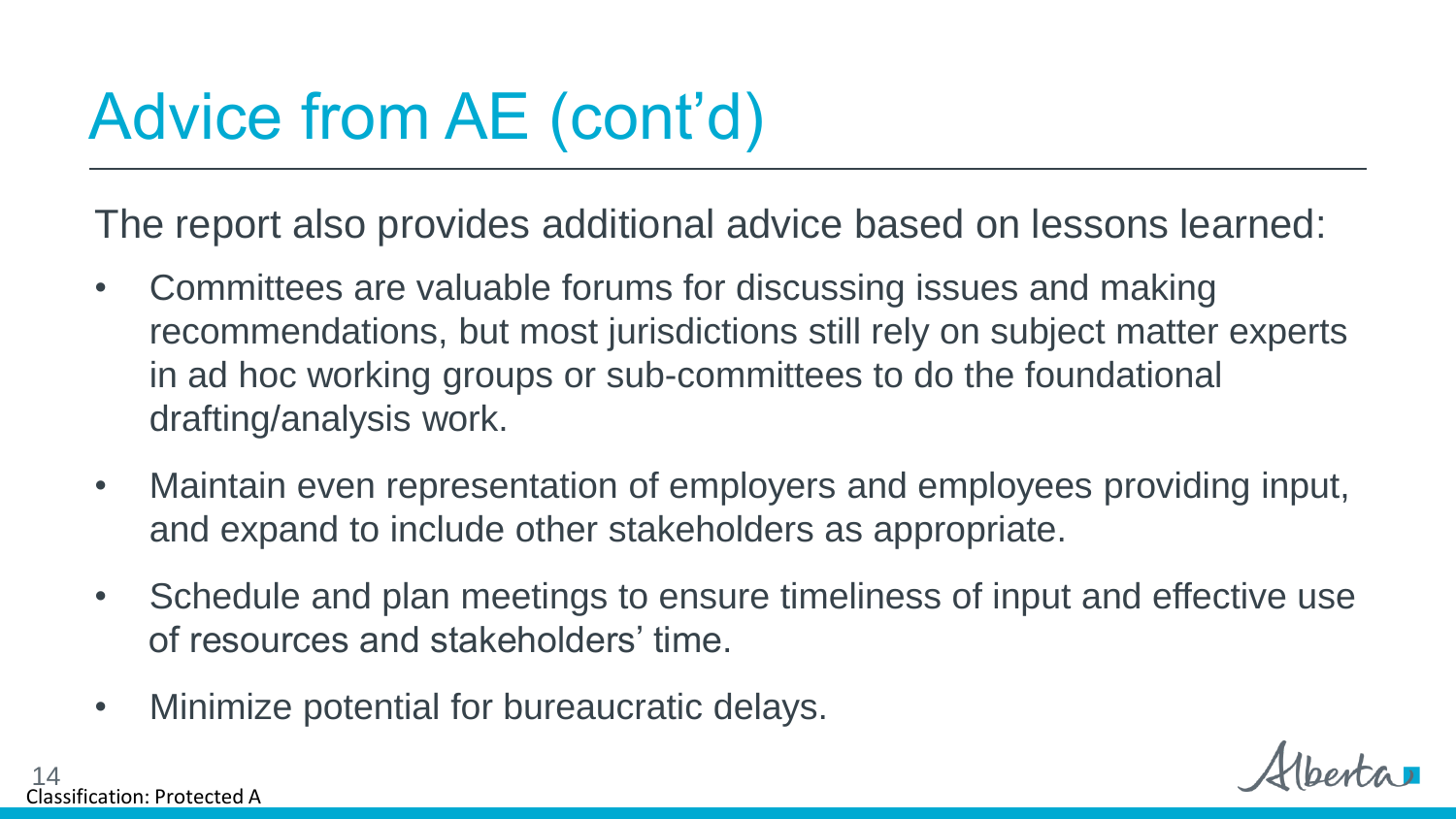#### Act Implementation Timeline (Updated)

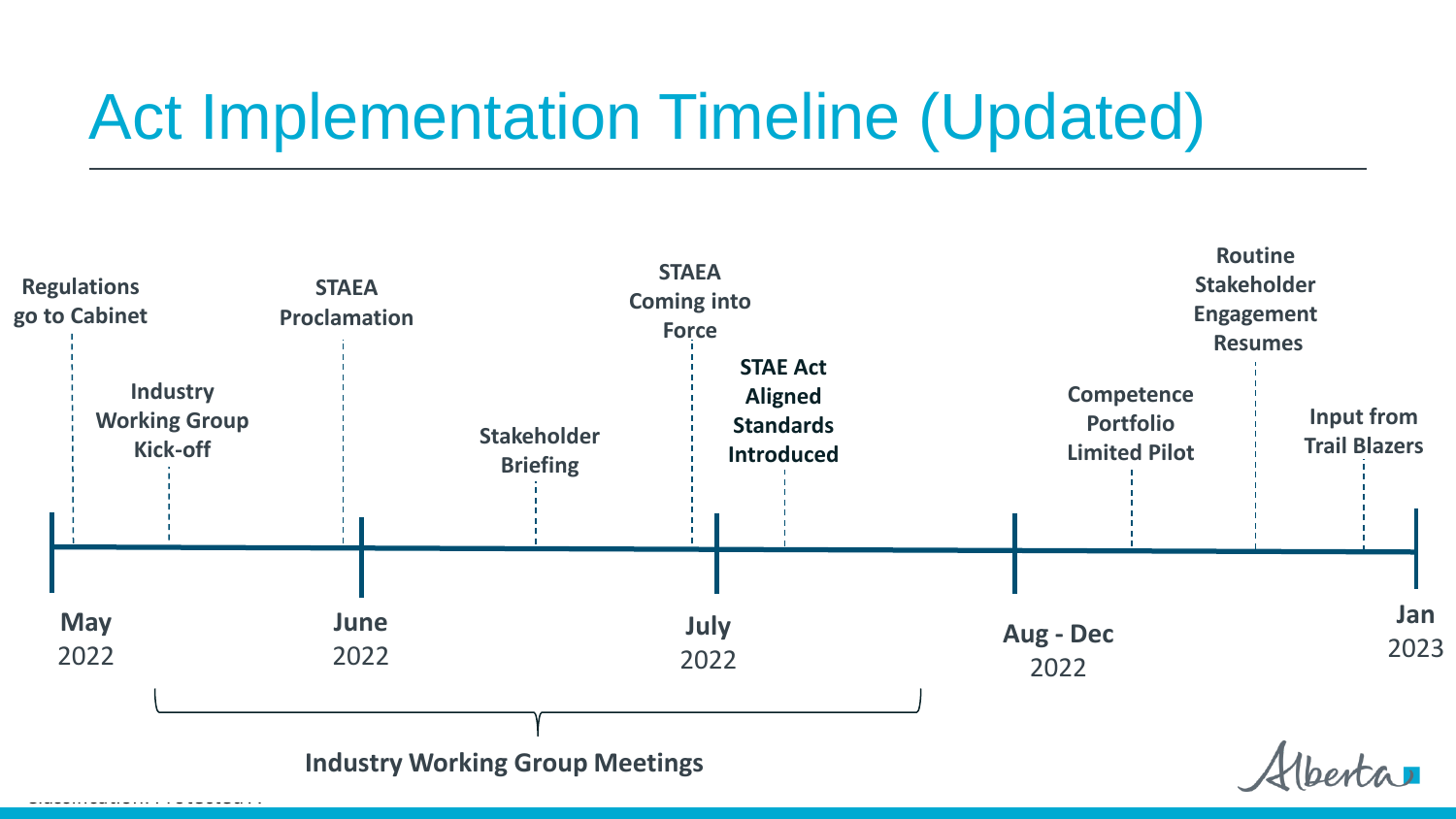

- Future Agenda Items
	- STAEA Implementation and Regulations
	- Routine Engagement